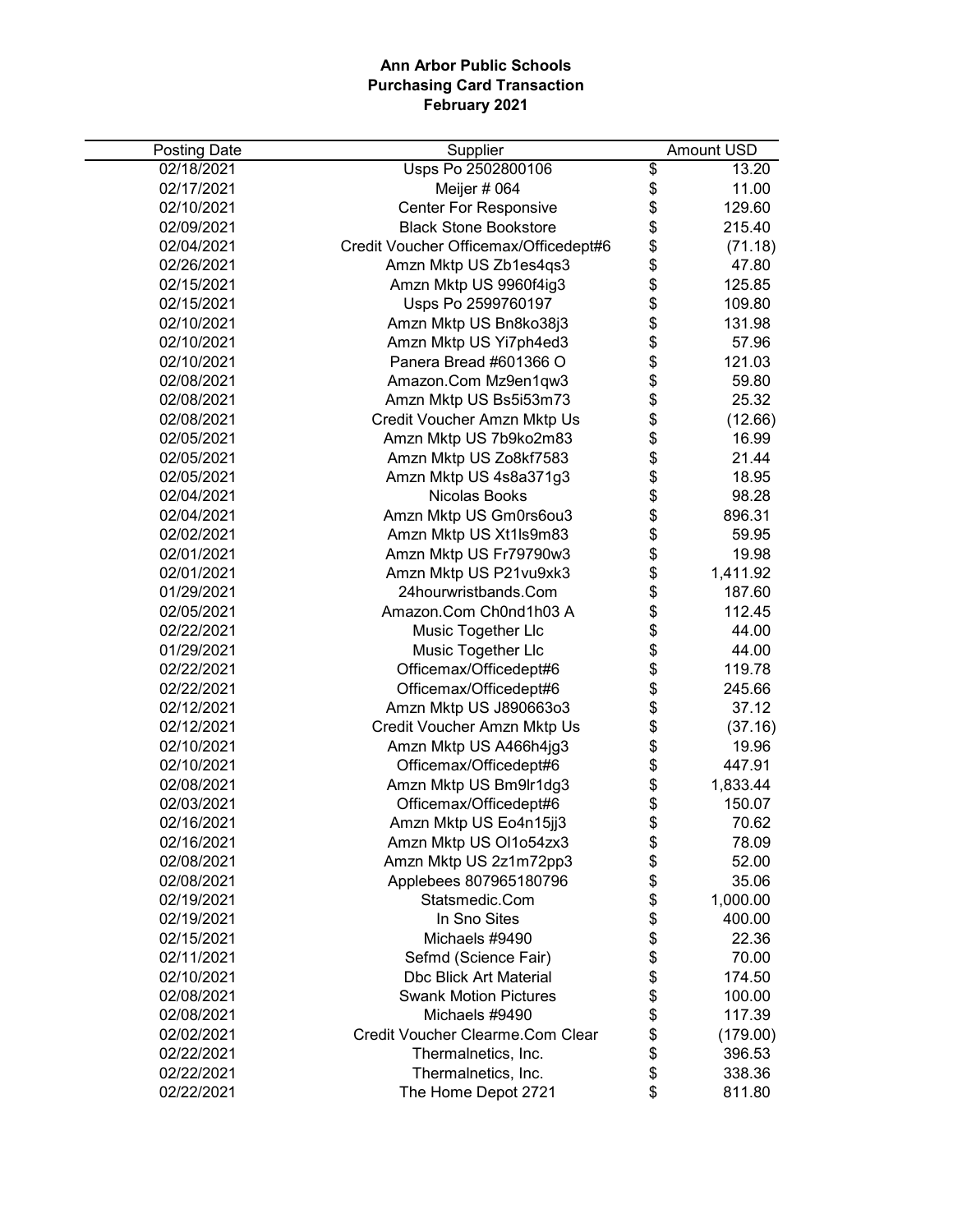| 02/19/2021 | National Energy Contro                  | \$           | 381.71   |
|------------|-----------------------------------------|--------------|----------|
| 02/17/2021 | <b>National Energy Contro</b>           | \$           | 435.54   |
| 02/16/2021 | Thermalnetics, Inc.                     | \$           | 1,293.34 |
| 02/15/2021 | <b>National Energy Contro</b>           | \$           | 380.21   |
| 02/15/2021 | 302 Auto Value Ypsilan                  | \$           | 95.00    |
| 02/15/2021 | Fontanesi And Kann Co                   | \$           | 187.00   |
| 02/12/2021 | Dj Conley Associates I                  | \$           | 999.02   |
| 02/11/2021 | Boilers Controls & Equ                  | \$           | 848.40   |
| 02/11/2021 | Griffin International                   |              | 1,776.00 |
| 02/05/2021 | Thermalnetics, Inc.                     | \$\$         | 210.08   |
| 02/04/2021 | <b>National Energy Contro</b>           |              | 402.51   |
| 02/02/2021 | Boilers Controls & Equ                  | \$           | 289.71   |
| 02/02/2021 | Thermalnetics, Inc.                     | \$           | 515.43   |
| 02/02/2021 | Thermalnetics, Inc.                     | \$           | 528.06   |
| 02/01/2021 | Thermalnetics, Inc.                     | \$           | 680.50   |
| 02/01/2021 | National Energy Contro                  | \$           | 149.15   |
| 02/01/2021 | Boilers Controls & Equ                  | \$           | 1,390.60 |
| 01/28/2021 | Boilers Controls & Equ                  | \$           | 2,870.74 |
| 02/15/2021 | <b>Shaffer Associates</b>               |              | 52.47    |
| 02/01/2021 | Amazon.Com 9c5gp5dd3                    |              | 61.12    |
| 02/11/2021 | Nfhsnetwork.Com                         |              | 69.99    |
| 02/23/2021 | <b>Mailchimp Monthly</b>                | \$\$\$       | 200.00   |
| 02/23/2021 | Kroger #688                             | \$           | 5.78     |
| 02/17/2021 | Amazon.Com Hd1nu7go3 A                  | \$           | 151.81   |
| 02/02/2021 |                                         | \$           | 534.00   |
|            | Fastspring.com                          |              |          |
| 01/28/2021 | Usps Po 2502800106                      | \$           | 22.00    |
| 02/25/2021 | Vistapr Vistaprint.Com                  | \$           | 291.99   |
| 02/25/2021 | Nassp Product & Servic                  | \$           | 38.60    |
| 02/24/2021 | Amazon.Com I72yt0253 A                  | \$           | 28.19    |
| 02/22/2021 | Ptcfast, Llc                            | \$           | 50.00    |
| 02/16/2021 | Amazon.Com Ym6i15et3 A                  | \$           | 58.71    |
| 02/16/2021 | Amzn Mktp US Ly3590g73                  | \$           | 469.96   |
| 02/15/2021 | Amzn Mktp US E723n2f03                  | \$           | 237.98   |
| 02/12/2021 | Amazon.Com Gl6az3tn3                    | \$           | 54.60    |
| 02/10/2021 | Amzn Mktp US Uz8l55k83                  | \$           | 149.99   |
| 02/09/2021 | Mi Assoc Sch Adm                        | \$           | 120.00   |
| 02/05/2021 | Usps Po 2518300118                      | \$           | 135.00   |
| 02/01/2021 | Usps Po 2518300118                      | \$           | 360.00   |
| 01/29/2021 | <b>Gvsu Web Payments</b>                | \$           | 195.00   |
| 01/29/2021 | Emu Web                                 | \$<br>\$     | 250.00   |
| 02/25/2021 | <b>Council for Exceptional Children</b> |              | 190.00   |
| 02/25/2021 | <b>Council for Exceptional Children</b> | \$\$\$\$\$\$ | 25.00    |
| 02/25/2021 | <b>Council for Exceptional Children</b> |              | 190.00   |
| 02/11/2021 | School-Tech, Inc                        |              | 454.19   |
| 02/09/2021 | <b>Gvsu Web Payments</b>                |              | 65.00    |
| 02/04/2021 | <b>MAASE</b>                            |              | 90.00    |
| 02/24/2021 | Amazon.Com 9q3sj3753 A                  |              | 130.29   |
| 02/18/2021 | J.W. Pepper                             | \$           | 445.50   |
| 02/12/2021 | J.W. Pepper                             | \$           | 69.60    |
| 02/12/2021 | J.W. Pepper                             | \$           | 90.49    |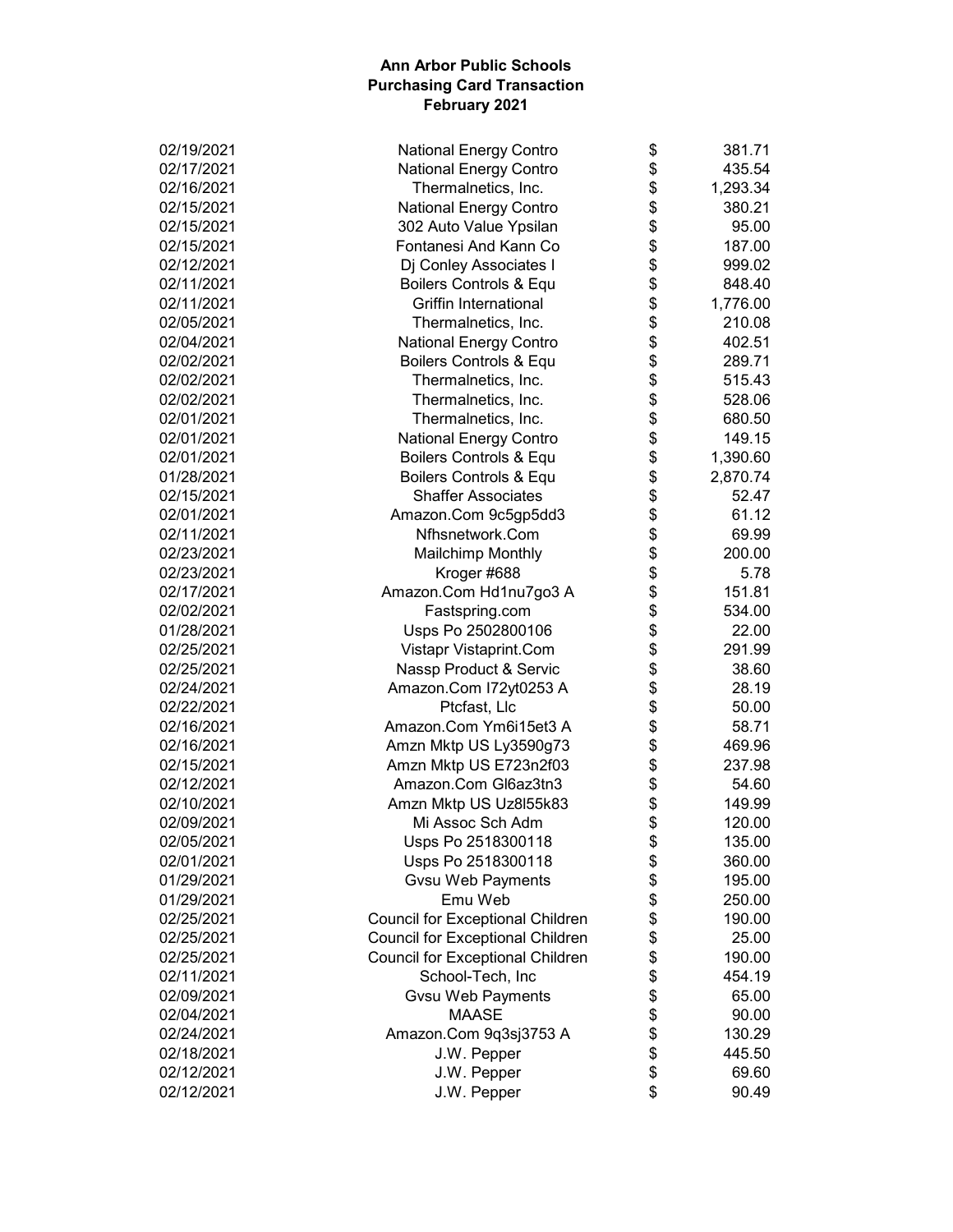| 02/24/2021 | Paypal Michiganall                    | \$   | 200.00    |
|------------|---------------------------------------|------|-----------|
| 02/23/2021 | Gobilda.com                           | \$   | 201.24    |
| 02/23/2021 | Smore.Com - Educator                  | \$   | 79.00     |
| 02/25/2021 | Sq Lamour Printing Co                 | \$   | 88.50     |
| 02/25/2021 | Officemax/Officedept#6                | \$   | 57.93     |
| 02/24/2021 | Amazon.Com 9349e8th3                  | \$   | 72.89     |
| 02/24/2021 | Michigan Association of School Boards |      | 30.27     |
| 02/12/2021 | Fedex 783610371931                    | \$   | 24.16     |
| 02/11/2021 | Officemax/Officedept#6                | \$   | 29.97     |
| 02/11/2021 | Amzn Mktp US Rb5xw2a73                | \$   | 263.01    |
| 02/04/2021 | Officemax/Officedept#6                | \$   | 10.78     |
| 01/28/2021 | D J Wall-St-Journal                   | \$   | 38.99     |
| 02/02/2021 | Credit Voucher Citrusp Easemytrip     | \$   | (58.27)   |
| 02/11/2021 | Robert Half Intl                      | \$   | 4,040.00  |
| 02/03/2021 | Robert Half Intl                      | \$   | 14,613.00 |
| 02/25/2021 | Officemax/Officedept#6                | \$   | 29.99     |
| 02/24/2021 | Office Depot #5910                    |      | 26.97     |
| 02/24/2021 | Officemax/Officedept#6                | \$   | 4.79      |
| 02/24/2021 | Officemax/Officedept#6                |      | 5.49      |
| 02/24/2021 | Officemax/Officedept#6                | \$   | 149.26    |
| 02/09/2021 | Sna Sports Group Llc                  | \$   | 1,346.00  |
| 02/08/2021 | Office Depot #1079                    | \$   | 13.59     |
| 02/08/2021 | Officemax/Officedept#6                | \$   | 16.06     |
| 02/08/2021 | Office Depot #1170                    |      | 8.95      |
| 02/08/2021 | Officemax/Officedept#6                | \$   | 606.93    |
|            | In Hewitts Music                      | \$   | 200.00    |
| 02/26/2021 |                                       | \$   |           |
| 02/04/2021 | Amazon.Com Z21bc7if3 A                | \$   | 218.50    |
| 02/02/2021 | Humane Scty. Of Hv                    | \$   | 15.00     |
| 01/29/2021 | Staples 00115642                      | \$   | 24.00     |
| 02/16/2021 | Officemax/Officedept#6                | \$   | 42.49     |
| 02/15/2021 | Officemax/Officedept#6                | \$   | 8.89      |
| 02/15/2021 | Officemax/Officedept#6                | \$   | 28.62     |
| 02/10/2021 | Amzn Mktp US Fr7f04723                | \$   | 38.96     |
| 02/26/2021 | Zoom.Us 888-799-9666                  | \$   | 14.99     |
| 02/22/2021 | Zoom.Us 888-799-9666                  | \$   | 14.99     |
| 02/22/2021 | Credit Voucher Zoom.Us 888-799-9666   | \$   | (0.90)    |
| 02/16/2021 | Zoom.Us 888-799-9666                  | \$   | 15.89     |
| 02/12/2021 | Zoom.Us 888-799-9666                  | \$   | 14.99     |
| 02/12/2021 | Zoom.Us 888-799-9666                  | \$   | 14.99     |
| 02/12/2021 | Zoom.Us 888-799-9666                  | \$   | 14.99     |
| 02/09/2021 | Zoom.Us                               |      | 14.99     |
| 02/08/2021 | Zoom.Us 888-799-9666                  | \$   | 14.99     |
| 01/29/2021 | Credit Voucher Zoom.Us                | \$   | (3.60)    |
| 01/29/2021 | Zoom.Us 888-799-9666                  | \$\$ | 14.99     |
| 01/29/2021 | Credit Voucher Zoom.Us 888-799-9666   |      | (0.90)    |
| 01/29/2021 | Credit Voucher Zoom.Us 888-799-9666   |      | (0.90)    |
| 01/29/2021 | Mi State Police Ichat                 | \$   | 10.00     |
| 02/17/2021 | Walmart.Com Ax                        | \$   | 357.80    |
| 02/12/2021 | Usps Po 2502820113                    | \$   | 8.55      |
| 02/08/2021 | Officemax/Depot 6401                  | \$   | 25.99     |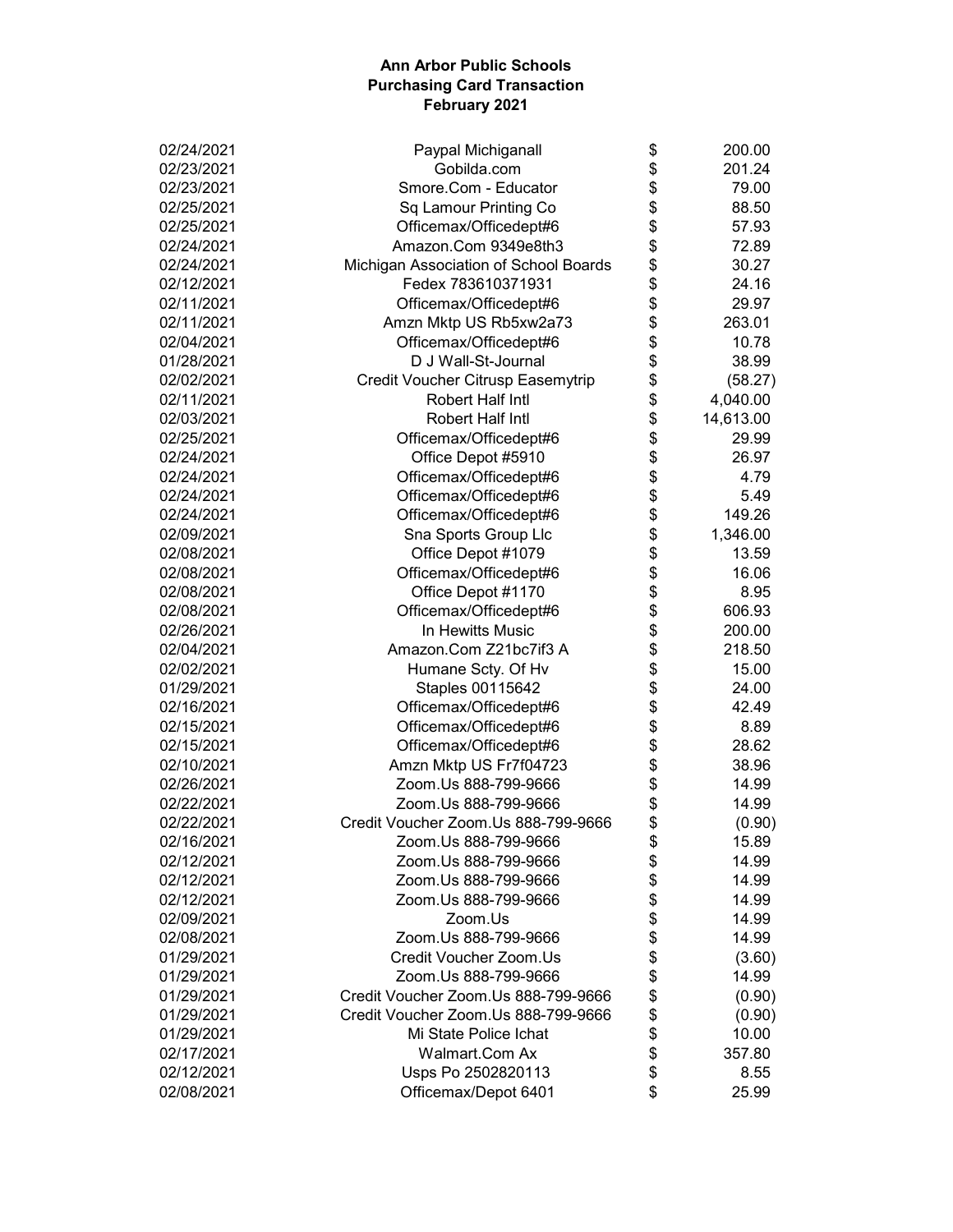| 02/24/2021 | Officemax/Officedept#6                | \$           | 119.96   |
|------------|---------------------------------------|--------------|----------|
| 02/18/2021 | <b>Bookmasters Inc</b>                | \$           | 31.75    |
| 02/11/2021 | Amzn Mktp US Gb7924eb3                | \$           | 35.72    |
| 02/03/2021 | Paypal Michiganrea                    | \$           | 129.00   |
| 02/24/2021 | <b>Shiffler Equipment</b>             | \$           | 4,152.00 |
| 02/18/2021 | Zippy Auto Wash                       |              | 9.99     |
| 01/28/2021 | <b>Stadium Hardware</b>               |              | 25.48    |
| 02/03/2021 | <b>Edweek Print Digital -</b>         |              | 79.00    |
| 02/23/2021 | Staples 00115642                      | \$\$\$\$\$\$ | 115.92   |
| 02/05/2021 | Staples 00115642                      |              | 34.99    |
| 02/19/2021 | Swimoutlet.Com                        |              | 905.35   |
| 02/12/2021 | <b>Mlive/Advance Central</b>          | \$           | 1,077.72 |
| 02/04/2021 | Sova Mouthguards                      | \$           | 1,980.00 |
| 02/15/2021 | <b>Stk Shutterstock</b>               | \$           | 49.00    |
| 02/15/2021 | Dropbox Wixipzctp4rh                  | \$           | 119.88   |
| 02/15/2021 | Amzn Mktp US D59e268z3                | \$           | 18.98    |
| 02/15/2021 | Amzn Mktp US H99yr42y3                | \$           | 13.99    |
| 02/10/2021 | Credit Voucher Grammarly Cozkct2qo    |              | (138.11) |
| 02/10/2021 | <b>Grammarly Corfuhemd</b>            | \$<br>\$     | 600.00   |
| 02/08/2021 | Frameiteasy.Com                       | \$           | 33.84    |
| 02/08/2021 | Frameiteasy.Com                       | \$           | 33.84    |
| 02/08/2021 | Frameiteasy.Com                       | \$           | 33.84    |
| 02/08/2021 | Frameiteasy.Com                       | \$           | 33.84    |
| 02/08/2021 | Dreamstime.Com                        |              | 25.00    |
| 02/08/2021 | Frameiteasy.Com                       | \$           | 33.84    |
| 02/08/2021 | Frameiteasy.Com                       | \$           | 33.84    |
| 02/08/2021 | Frameiteasy.Com                       | \$           | 33.84    |
| 02/05/2021 | Grammarly Cozkct2qo                   | \$           | 139.95   |
| 02/03/2021 | Credit Voucher Arbor Springs Water Co | \$           | (6.00)   |
| 01/28/2021 | Amazon.Com 4667h6ad3 A                | \$           | 24.98    |
| 01/28/2021 | Credit Voucher Frameiteasy.Com        | \$           | (2.07)   |
| 02/26/2021 | <b>Revision Village</b>               | \$           | 99.00    |
| 02/23/2021 | Emu Web                               | \$           | 2,969.00 |
| 02/19/2021 | Statsmedic.Com                        | \$           | 1,725.50 |
| 02/10/2021 | Mi Center Civic Edu                   | \$           | 275.00   |
| 02/25/2021 | Amazon.Com Wf9jj2zf3 A                | \$           | 259.80   |
| 02/25/2021 | Amzn Mktp US S72br4e73                | \$           | 297.11   |
| 02/25/2021 | Amzn Mktp US Ls9bh4ta3                | \$           | 29.92    |
| 02/25/2021 | Amazon.Com Nn3vz0uq3 A                | \$           | 879.72   |
| 02/24/2021 | Amazon.Com 9y7z09ud3 A                | \$           | 206.25   |
| 02/19/2021 | Amzn Mktp US 1g5ak2703                | \$           | 202.76   |
| 02/19/2021 | Ssi School Specialty                  | \$           | 36.21    |
| 02/08/2021 | Lowes #01750                          | \$           | 101.07   |
| 02/04/2021 | Amzn Mktp US 7t8rk1l73                |              | 35.99    |
| 02/03/2021 | Amazon.Com 2t6rd5xl3 A                | \$<br>\$     | 210.00   |
| 02/03/2021 | Amazon.Com Bs41u56r3 A                | \$           | 299.10   |
| 02/02/2021 | Amzn Mktp US Tw2vv3ed3                | \$           | 149.00   |
| 02/15/2021 | Discountsch 8006272829                | \$           | 294.98   |
| 02/15/2021 | Amzn Mktp US U68cn4me3                | \$           | 37.40    |
| 02/15/2021 | Amzn Mktp US 0x7e24ii3                | \$           | 51.52    |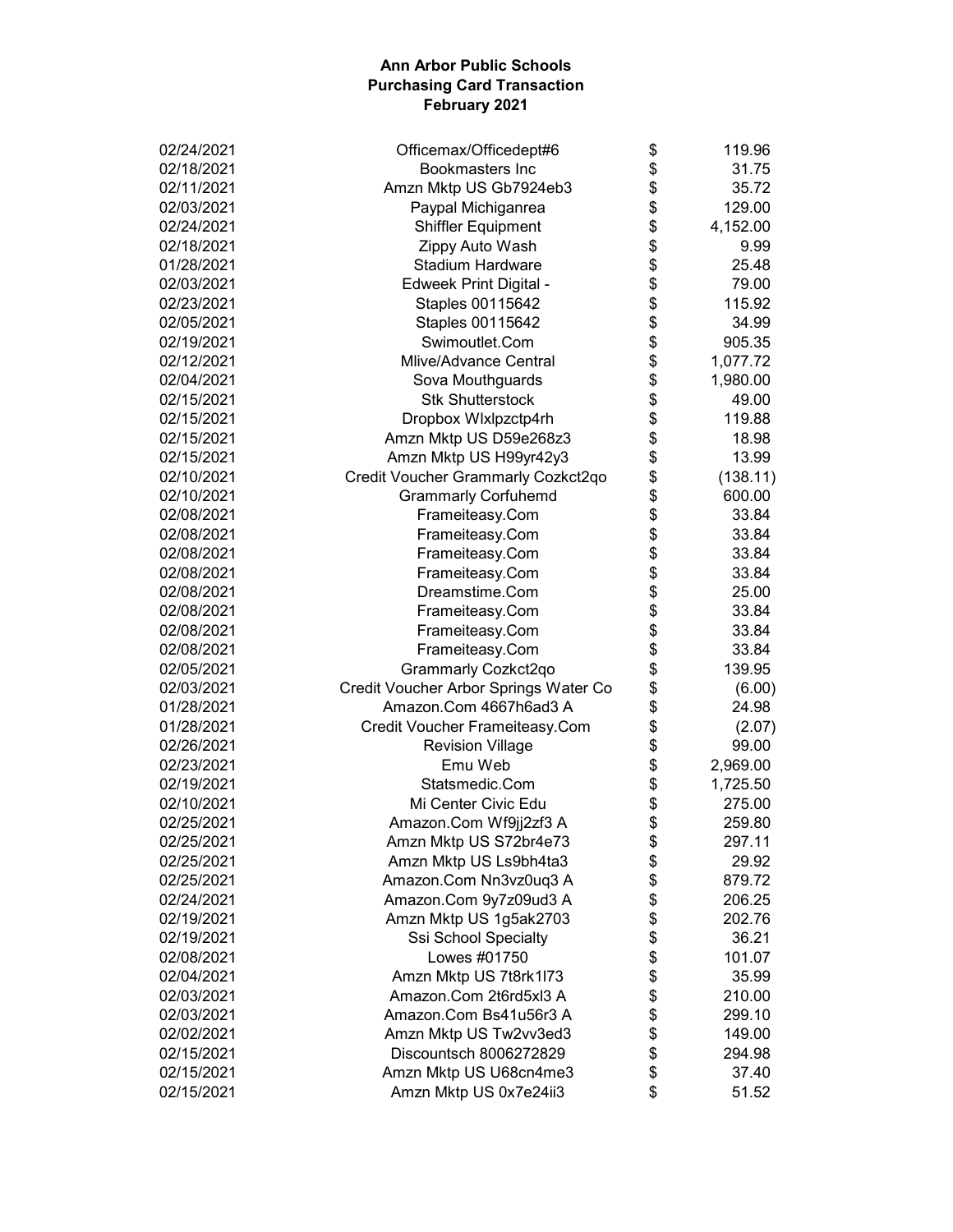| 02/12/2021               | Amzn Mktp US Ox4sl4hi3       | \$             | 95.88  |
|--------------------------|------------------------------|----------------|--------|
| 02/12/2021               | Amzn Mktp US 268rj10u1       | \$             | 525.87 |
| 02/22/2021               | Target 00009225              | \$             | 89.91  |
| 02/15/2021               | Joann Stores #2003           | \$             | 33.29  |
| 02/19/2021               | Goosechase.Com               | \$             | 49.00  |
| 02/16/2021               | <b>Usps.Com Clicknship</b>   | \$             | 17.90  |
| 02/16/2021               | Amazon.Com Cx99q4aw3 A       | \$             | 56.69  |
| 02/15/2021               | Amazon.Com Nu6th10d3 A       |                | 76.84  |
| 02/12/2021               | Genesee Intermediate S       | \$<br>\$       | 25.00  |
| 02/12/2021               | Genesee Intermediate S       | \$             | 25.00  |
| 02/05/2021               | Us Math Recovery C           | \$             | 895.00 |
| 02/05/2021               | Us Math Recovery C           | \$             | 895.00 |
| 02/05/2021               | Us Math Recovery C           | \$             | 895.00 |
| 02/05/2021               | Us Math Recovery C           | \$             | 895.00 |
| 02/03/2021               | Amazon.Com At7k20b63 A       | \$             | 620.77 |
| 01/29/2021               | <b>Alliance For Catholic</b> | \$             | 50.00  |
| 01/29/2021               | <b>Alliance For Catholic</b> | \$             | 50.00  |
| 01/29/2021               | <b>Alliance For Catholic</b> | \$             | 50.00  |
| 02/26/2021               | The Butter Book              | \$             | 199.99 |
| 02/12/2021               | Att Bill Payment             | \$             | 230.36 |
| 02/04/2021               | Edublogs/Campuspress         | \$             | 39.95  |
| 01/28/2021               | Emu Web                      | \$             | 713.79 |
| 02/22/2021               | Signupgenius                 |                | 49.99  |
| 02/22/2021               | Amzn Mktp US In1o33n63       |                | 36.45  |
| 02/17/2021               | Target.Com                   |                | 3.00   |
| 02/17/2021               | Target.Com                   | <b>8888888</b> | 67.22  |
| 02/17/2021               | Target.Com                   |                | 62.75  |
| 02/16/2021               | <b>Target Plus</b>           |                | 44.95  |
| 02/16/2021               | Target.Com                   |                | 44.51  |
| 02/16/2021               | Target.Com                   |                | 93.91  |
| 02/16/2021               | Target.Com                   | \$             | 4.99   |
| 02/16/2021               | Target.Com                   | \$             | 45.00  |
| 02/08/2021               | Eb 2021 Texas Volunte        | \$             | 37.79  |
| 02/08/2021               | Sq Reflective Works          | \$             | 270.00 |
| 02/01/2021               | Dollar Days Internatio       | \$             | 179.54 |
| 02/01/2021               | Mailchimp Misc               | \$             | 9.99   |
| 02/23/2021               | Officesupersavers.Com        | \$             | 195.75 |
| 02/03/2021               | Notarize, Inc.               | \$             | 25.00  |
| 02/11/2021               | Amazon.Com Nb4ms0oo3 A       | \$             | 28.61  |
| 01/28/2021               | <b>Edweek Digital Oped</b>   | \$             | 40.00  |
| 02/24/2021               | Mi State Police Ichat        |                | 20.00  |
| 02/24/2021               | Mi State Police Ichat        |                | 10.00  |
| 02/16/2021               | Mi State Police Ichat        | \$\$\$         | 40.00  |
| 02/09/2021               | Amzn Mktp US Dr5fh76y3       |                | 154.86 |
| 02/04/2021               | Mi State Police Ichat        | \$             | 10.00  |
| 02/25/2021               | Amazon.Com 7r5q09ou3 A       | \$             |        |
|                          |                              | \$             | 48.46  |
| 02/01/2021<br>02/26/2021 | The Home Depot #2721         | \$             | 49.97  |
|                          | Amzn Mktp US Ss7wj14c3       | \$             | 205.75 |
| 02/19/2021               | Usps Po 2502820113           |                | 69.35  |
| 02/09/2021               | Amzn Mktp US M52l954o3       | \$             | 39.90  |